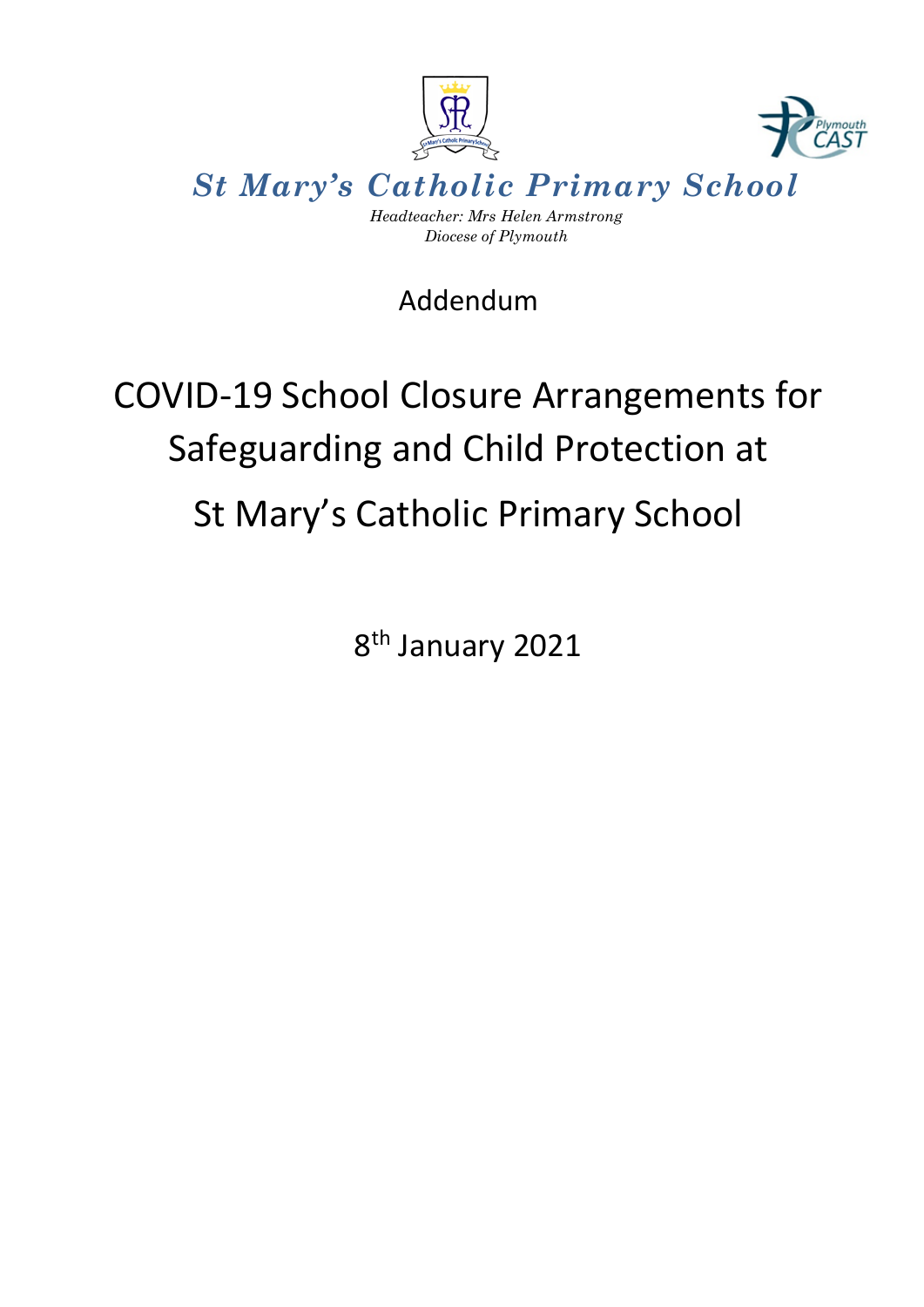#### **Contents**

- **1. Context**
- **2. Key Contacts**
- **3. Vulnerable Children**
- **4. Attendance Monitoring**
- **5. How will this Look in Our School?**
- **6. Designated Safeguarding Lead**
- **7. Reporting a Concern**
- **8. Safeguarding Training and Induction**
- **9. Safer Recruitment/Volunteers and Movement of Staff**
- **10. Online Safety in Schools and Colleges**
- **11. Children and Online Safety Away from School and College**
- **12. Supporting Children not in School**
- **13. Supporting Children in School**
- **14. Peer on Peer Abuse**
- **15. Children attending Provision in other Schools**
- **16. Children from other Schools attending St Mary's Catholic Primary School**
- **17. Support from Plymouth CAST**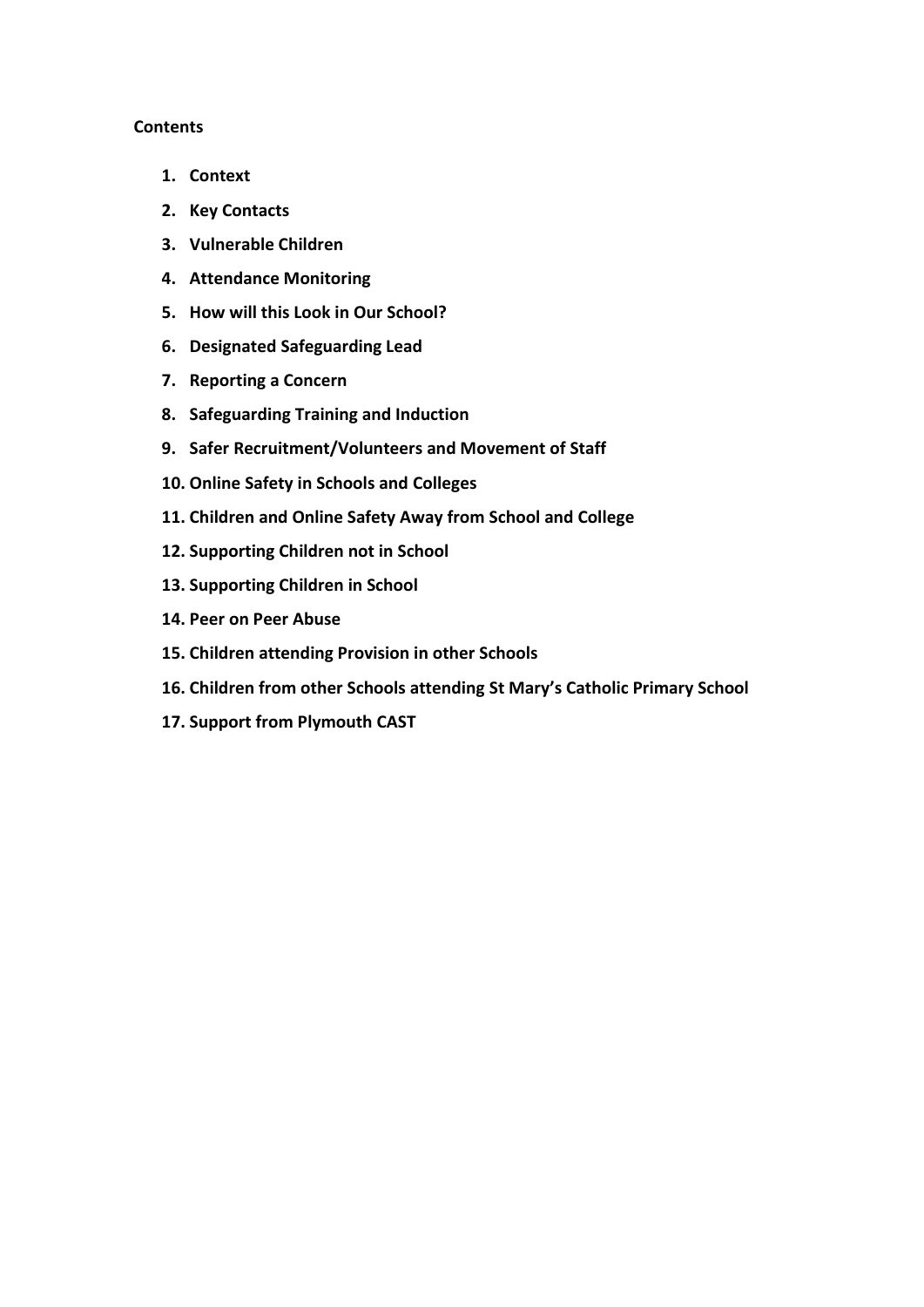#### **1. Context**

From Tuesday 6 January 2021 parents were asked to keep their children at home, wherever possible, and for schools to remain open only for vulnerable children and those children of workers critical to the COVID-19 response - who absolutely need to attend.

Schools and all childcare providers were asked to provide care for a limited number of children - children who are vulnerable, and children whose parents are critical to the COVID-19 response and cannot be safely cared for at home.

This addendum of the St Mary's Catholic Primary School, Poole's Safeguarding, and Child Protection policy contains details of our individual safeguarding arrangements in the following areas:

| Role                   | <b>Name</b>       | <b>Contact Number</b> | Email                            |
|------------------------|-------------------|-----------------------|----------------------------------|
| <b>Designated</b>      | Helen             | 01202 676207          | office@st-marys.poole.sch.uk     |
| Safeguarding           | Armstrong         |                       |                                  |
| Lead                   |                   |                       |                                  |
| <b>Deputy</b>          | Simon             | 01202 676207          | office@st-marys.poole.sch.uk     |
| <b>Designated</b>      | <b>Thomas</b>     |                       |                                  |
| Safeguarding           | <b>Bernadette</b> |                       |                                  |
| Lead                   | Wright            |                       |                                  |
|                        | Clive Lakatos     |                       |                                  |
|                        | Amanda            |                       |                                  |
|                        | Hazell            |                       |                                  |
| <b>Headteacher</b>     | Helen             | 01202 676207          | office@st-marys.poole.sch.uk     |
|                        | Armstrong         |                       |                                  |
| <b>Trust</b>           | Kevin Butlin      | DDI: 01752 977682     | Kevin.butlin@plymouthcast.org.uk |
| Safeguarding           |                   | Mob: 07513 136390     |                                  |
| Lead                   |                   |                       |                                  |
| <b>Chair of LGB</b>    | Lucy Culkin       | c/o 01202 676207      | c/o office@st-marys.poole.sch.uk |
| <b>Safeguarding</b>    | Jacqueline        |                       | jmevaughan28@gmail.com           |
| <b>Director</b>        | Vaughan           |                       |                                  |
| <b>Local Authority</b> | John              | 01202 456744          | lado@bcpcouncil.gov.uk           |
| <b>Designated</b>      | McLaughlin/       |                       |                                  |
| <b>Officer</b>         | Laura             |                       |                                  |
|                        | <b>Baldwin</b>    |                       |                                  |

#### **2. Key Contacts**

Any additional school-specific contacts.

#### **3. Vulnerable children**

Vulnerable children and young people include those who:

- are assessed as being in need under section 17 of the Children Act 1989, including children and young people who have a child in need plan, a child protection plan or who are a looked-after child
- have an education, health and care (EHC) plan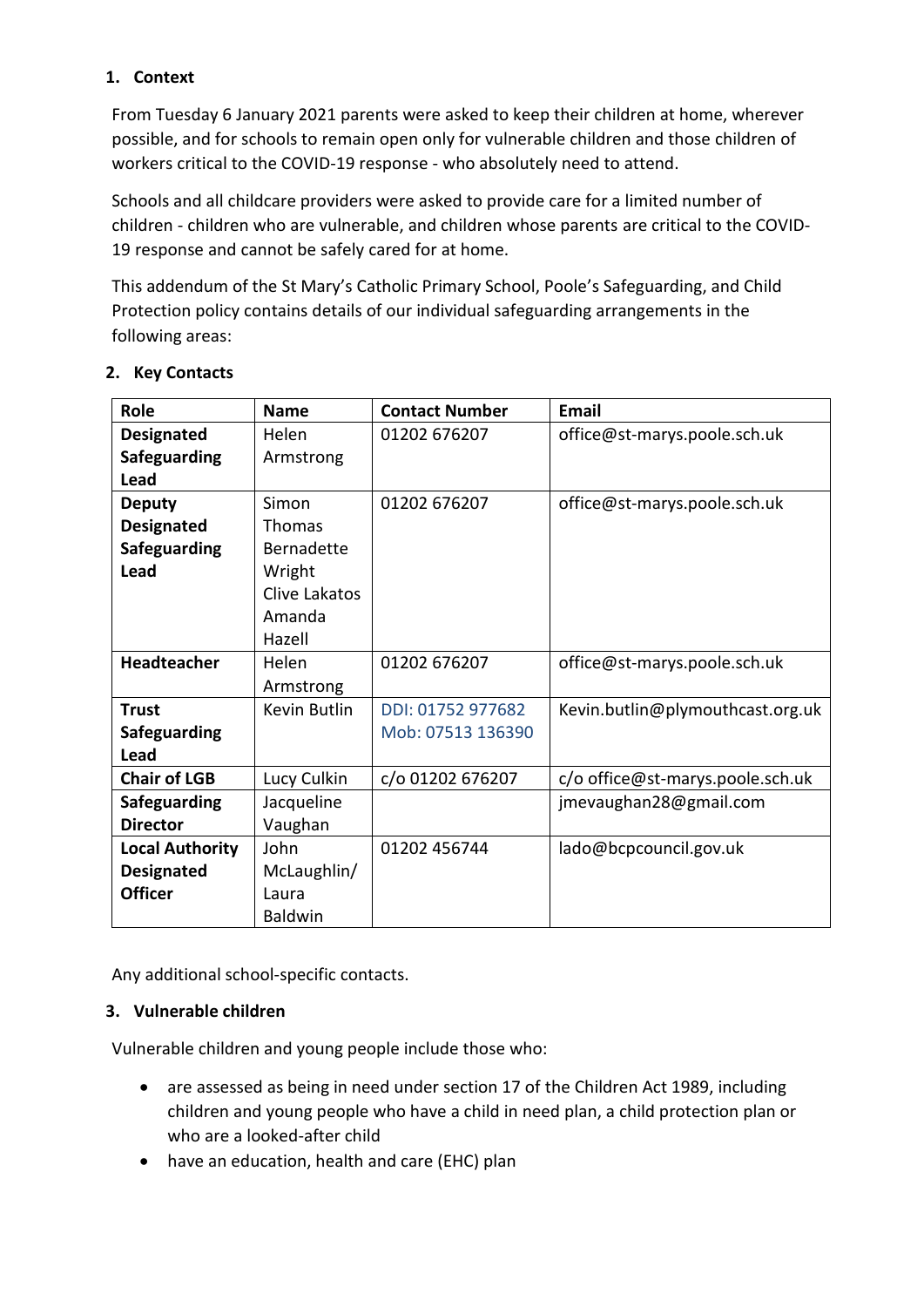- have been identified as otherwise vulnerable by educational providers or local authorities (including children's social care services), and who could therefore benefit from continued full-time attendance, this might include:
- children and young people on the edge of receiving support from children's social care services or in the process of being referred to children's services
- adopted children or children on a special guardianship order
- those at risk of becoming NEET ('not in employment, education or training')
- those living in temporary accommodation
- those who are young carers
- those who may have difficulty engaging with remote education at home (for example due to a lack of devices or quiet space to study)
- care leavers
- others at the provider and local authority's discretion including pupils and students who need to attend to receive support or manage risks to their mental health

Those children with an EHC plan will be risk-assessed in consultation with the Local Authority and parents, to decide whether they need to continue to be offered a school place in order to meet their needs, or whether they can safely have their needs met at home. This could include, if necessary, carers, therapists or clinicians visiting the home to provide any essential services, subject to government COVID-19 guidance and legislation. Many children and young people with EHC plans can safely remain at home.

Eligibility for free school meals in and of itself should not be the determining factor in assessing vulnerability.

Senior leaders, especially the Designated Safeguarding Lead (and deputy) know who our most vulnerable children are. They have the flexibility to offer a place to those on the edge of receiving children's social care support. Where an identified vulnerable child is not offered, or does not take up an offered place, the school will carry out an individual risk assessment to establish control measures that will be put in place to support the safety and welfare of the child ie daily/twice weekly telephone contact with parents/carers etc

St Mary's Catholic Primary School will continue to work with and support children's social workers to help protect vulnerable children. This includes working with and supporting children's social workers and the local authority virtual school head (VSH) for looked-after and previously looked-after children. The lead person for this will be: Charlotte Targett

There is an expectation that vulnerable children who have a social worker will attend an education setting, so long as they do not have underlying health conditions that put them at risk. In circumstances where a parent does not want to bring their child to an education setting, and their child is considered vulnerable, the social worker and St Mary's Catholic Primary School will explore the reasons for this directly with the parent.

Where parents are concerned about the risk of the child contracting COVID19, St Mary's Catholic Primary School or the social worker will talk through these anxieties with the parent/carer following the advice set out by Public Health England.

St Mary's Catholic Primary School will encourage our vulnerable children and young people to attend school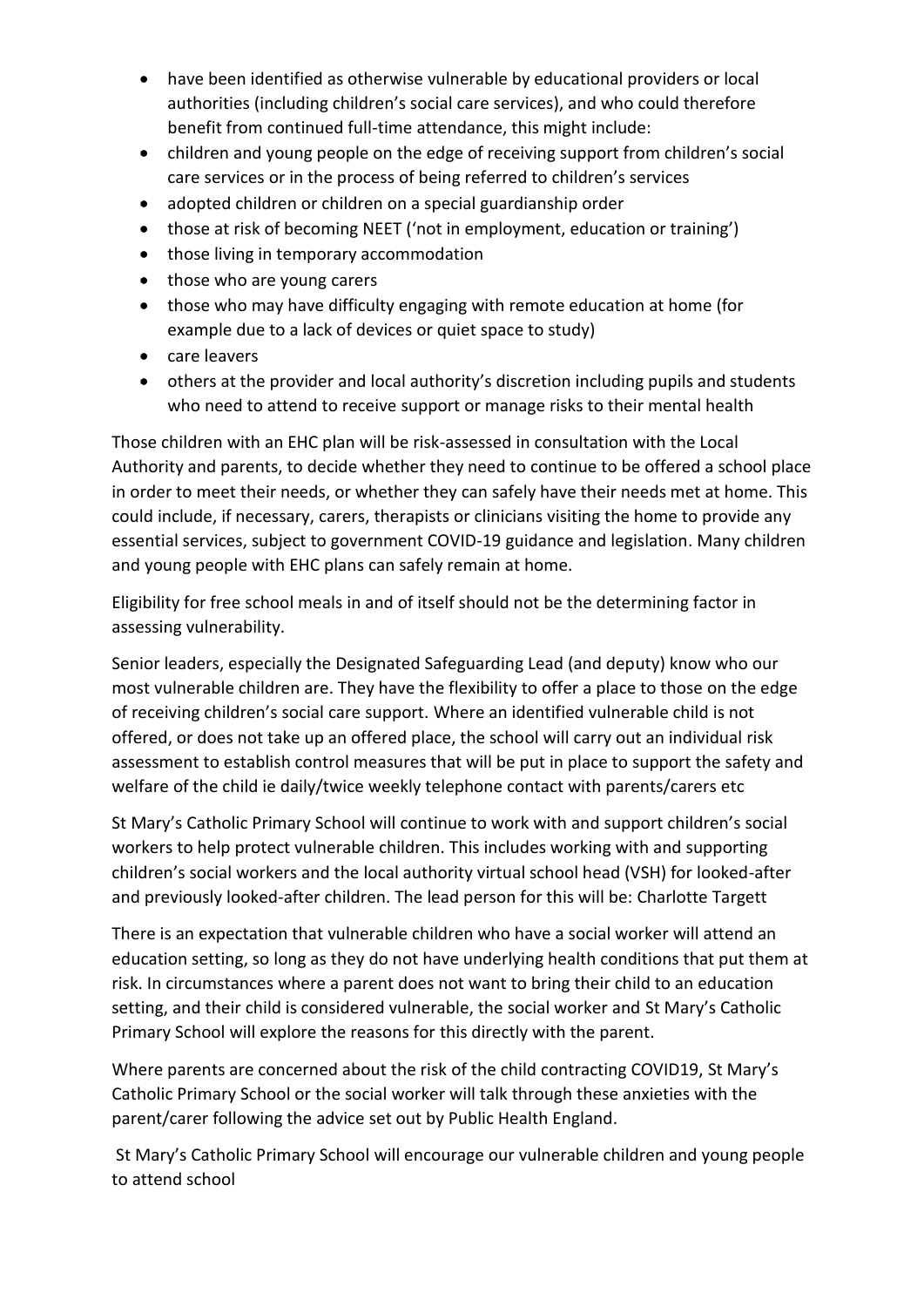Where the Social Worker/parent/carer agree that a vulnerable child should be cared for at home, St Mary's Catholic Primary School will record the reasons for the decision, the control measures that have been agreed, and ask for the Social Worker to confirm this in writing/by email.

### **4. Attendance Monitoring**

During this exceptional period, schools will complete their usual day-today attendance as outlined in line with [government guidance.](https://www.gov.uk/government/publications/school-attendance) St Mary's Catholic Primary School will complete and return all attendance reporting information required by the DfE, Plymouth CAST, and the Local Authority.

St Mary's catholic Primary School and social workers will agree with parents/carers whether children in need should be attending school – St Mary's Catholic Primary School will then follow up on any pupil that they were expecting to attend, who does not. St Mary's Catholic Primary School will also follow up with any parent or carer who has arranged care for their child(ren) and the child(ren) subsequently do not attend.

St Mary's Catholic Primary School will immediately follow up the absence from school of any child who was due to attend the provision and did not arrive at school.

### **5. How will this Look in Our School?**

To support the above, St Mary's Catholic Primary School will, when communicating with parents/carers and carers, confirm emergency contact numbers are correct and ask for any additional emergency contact numbers where they are available.

In all circumstances where a vulnerable child does not take up their place at school, or discontinues, St Mary's catholic Primary School will notify their social worker. Where the Social Worker/parent/carer agree that a vulnerable child should be cared for at home, St Mary's catholic Primary School will record the reasons for the decision, the control measures that have been agreed, and ask for the Social Worker to confirm this in writing/by email.

#### **6. Designated Safeguarding Lead**

St Mary's catholic Primary School has a Designated Safeguarding Lead (DSL) and four Deputy DSLs.

The Designated Safeguarding Lead is: Helen Armstrong

The Deputy Designated Safeguarding Lead is: Simon Thomas, Bernadette Wright, Clive Lakatos, Amanda Hazell.

The optimal scenario is to have a trained DSL (or deputy) available on site. Where this is not the case a trained DSL (or deputy) will be available to be contacted via phone or online video - for example when working from home.

Where a trained DSL (or deputy) is not on site, in addition to the above, a senior leader will assume responsibility for co-ordinating safeguarding on site. Where a DSL (or deputy) is not available in person or remotely, the Headteacher/senior leader will contact the Trust Designated Safeguarding Lead who will arrange for DSL cover from another Plymouth CAST school.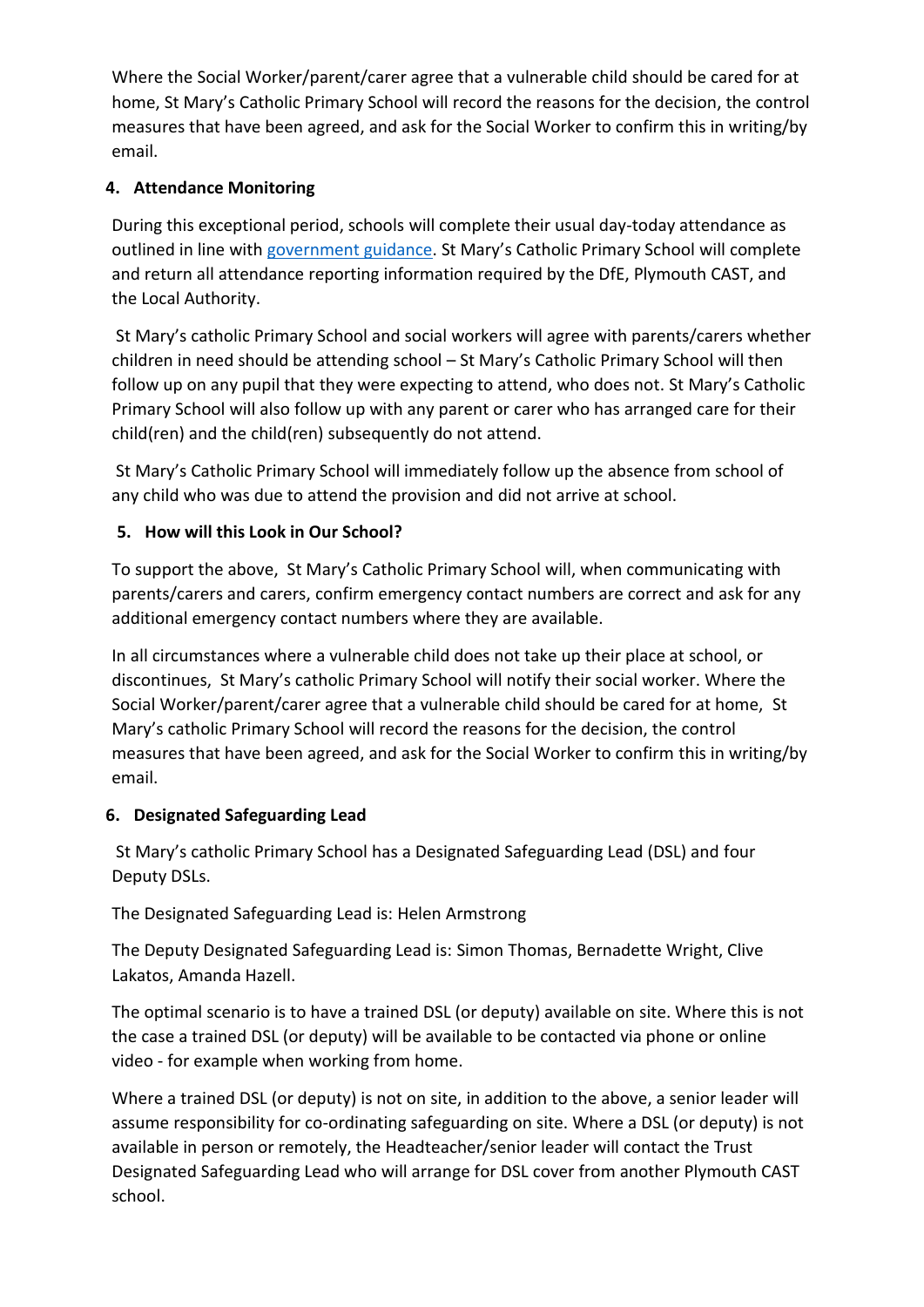This might include updating and managing access to child protection online management system, CPOMS and liaising with the offsite DSL (or deputy) and as required liaising with children's social workers where they require access to children in need and/or to carry out statutory assessments at the school or college.

It is important that all St Mary's catholic Primary School's staff and volunteers have access to a trained DSL (or deputy). Staff who are on-site each day will be made aware of who that person is and how to speak to him/her.

All staff who are working from home and engaged with home-learning with pupils/students will be made aware of who the DSL is and of how to speak with him/her.

The DSL will continue to engage with social workers, and engage remotely with all multiagency meetings as required.

#### **7. Reporting a Concern**

Where staff have a concern about a child, they should continue to follow the process outlined in the school Safeguarding Policy, this includes making a report via CPOMS, which can be done remotely.

In the event that a member of staff cannot access CPOMS from home, he/she should email the Designated Safeguarding Lead, Headteacher and the Trust Safeguarding Manager. This will ensure that the concern is received.

Staff are reminded of the need to report any concern immediately and without delay.

Where staff are concerned about an adult working with children in the school, they should report the concern immediately to the DSL and headteacher.

Concerns around the Headteacher should be directed to the Chair of Governors: Lucy Culkin, and Trust DSL, Kevin Butlin.

All staff working from home and engaging in home-learning with children/students should be reminded of their responsibilities under the school's Safeguarding and Child Protection Policy, as well as the School's Acceptable Use Policy, to report any safeguarding concerns about a child through the normal school processes. Where staff who are working from home have a safeguarding concern about a child, but do not have remote access to CPOMS, they should immediately contact the DSL/Deputy DSL by email and telephone to report their concerns.

The Multi-Academy Trust will continue to offer support in the process of managing allegations.

#### **8. Safeguarding Training and Induction**

Face to Face DSL training is very unlikely to take place whilst there remains a threat of the COVID 19 virus. Plymouth CAST Schools should use the online [SSS Suite](https://training.ssscpd.co.uk/) of Safeguarding training as required.

For the period COVID-19 measures are in place, a DSL (or deputy) who has been trained will continue to be classed as a trained DSL (or deputy) even if they miss their refresher training.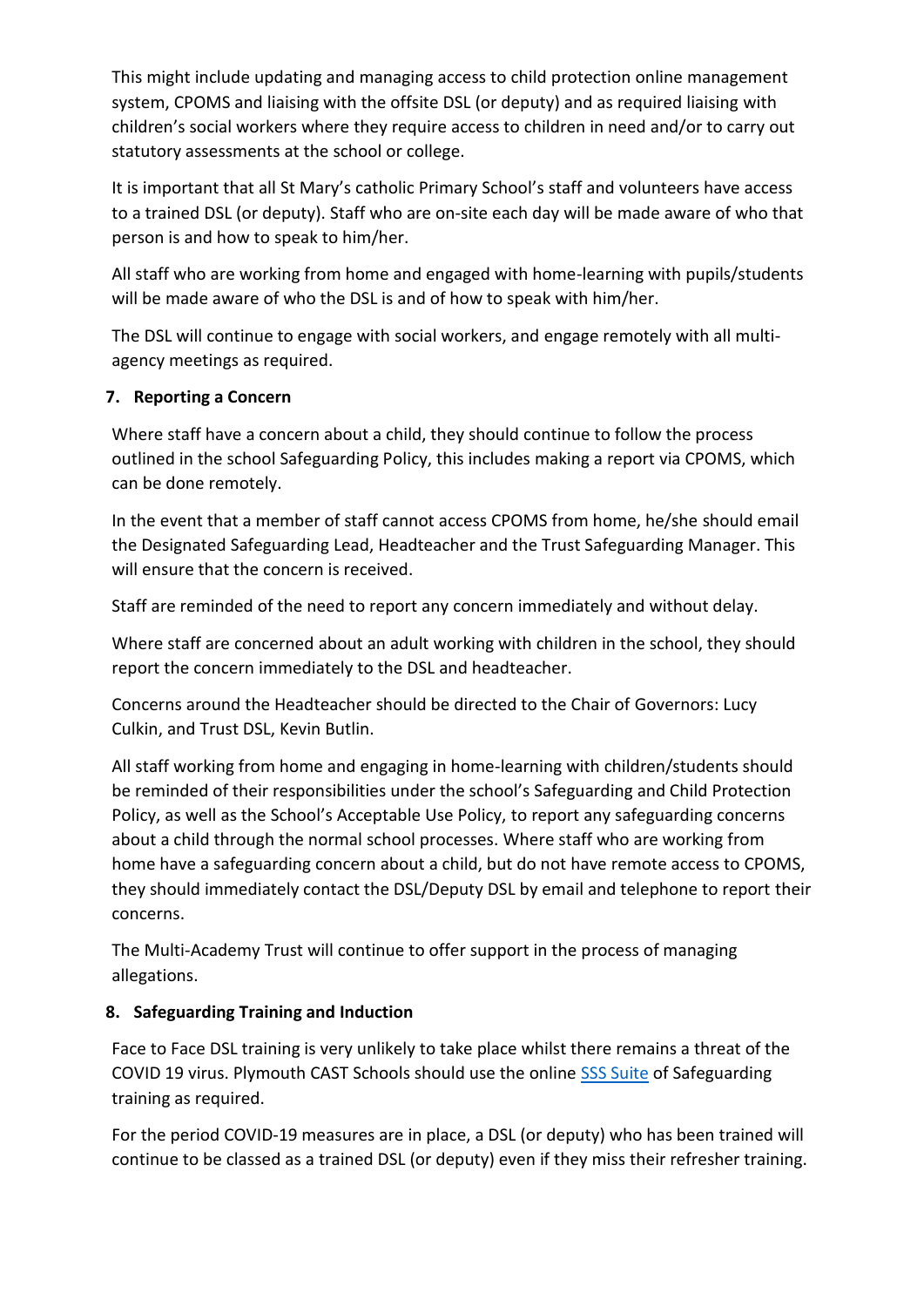All existing school staff have had safeguarding training and have read part 1 of Keeping Children Safe in Education (2019). The DSL will communicate with staff any new local arrangements, so they know what to do if they are worried about a child.

Where new staff are recruited, or new volunteers enter St Mary's catholic Primary School, they will continue to be provided with a safeguarding induction.

If staff are deployed from another education or children's workforce setting to our school, we will take into account the DfE supplementary guidance on safeguarding children during the COVID-19 pandemic and will accept portability as long as the current headteacher confirms in writing/by email that:-

- the individual has been subject to an enhanced DBS and children's barred list check
- there are no known concerns about the individual's suitability to work with children
- there is no ongoing disciplinary investigation relating to that individual
- the individual has undertaken all required Safeguarding training, including reading and understanding Keeping Children Safe in Education Part One

Where this information is unavailable the Trust HR Manager Adelle Pope [adelle.pope@plymouthcast.org.uk](mailto:adelle.pope@plymouthcast.org.uk) DDI: 01752 977680 Mobile: 07590881434 and Trust DSL, Kevin Butlin must be contacted for support.

An employee from another educational establishments must carry his/her staff identification badge from their current employer.

An appropriate person from the receiving school will check the person's identification on arrival.

Upon arrival, staff from other schools will be given a copy of St Mary's Catholic Primary School child protection policy, confirmation of local processes and confirmation of DSL arrangements.

#### **9. Safer Recruitment/volunteers and Movement of Staff**

It remains essential that people who are unsuitable are not allowed to enter the children's workforce or gain access to children. When recruiting new staff, St Mary's catholic Primary School will continue to follow the relevant safer recruitment processes for the setting, including, as appropriate, relevant sections in part 3 of Keeping Children Safe in Education (2020) (KCSIE).

In response to COVID-19, the Disclosure and Barring Service (DBS) has made changes to its guidance on standard and enhanced DBS ID checking to minimise the need for face-to-face contact.

Where St Mary's Catholic Primary School is utilising volunteers, we will continue to follow the checking and risk assessment process as set out in paragraphs 167 to 172 of KCSIE. Under no circumstances will a volunteer who has not been checked be left unsupervised or allowed to work in regulated activity.

St Mary's catholic Primary School will continue to follow the legal duty to refer to the DBS anyone who has harmed or poses a risk of harm to a child or vulnerable adult. Full details can be found at paragraph 163 of KCSIE.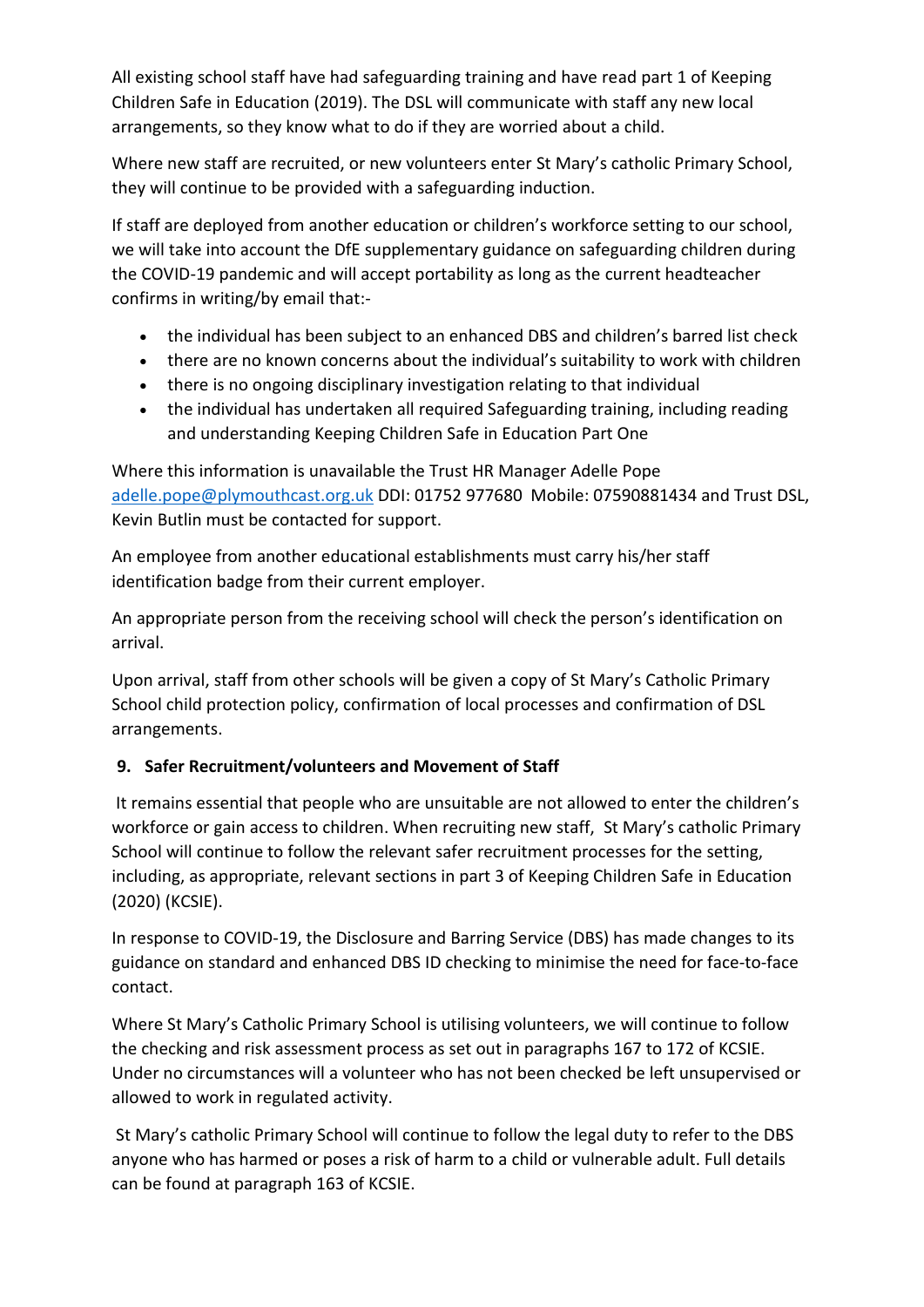St Mary's Catholic Primary School will continue to consider and make referrals to the Teaching Regulation Agency (TRA) as per paragraph 166 of KCSIE and the TRA's 'Teacher misconduct advice for making a referral.

During the COVID-19 period all referrals should be made by emailing: misconduct.teacher@education.gov.uk

Whilst acknowledging the challenge of the current national emergency, it is essential from a safeguarding perspective that any school is aware, on any given day, which staff/volunteers will be in the school or college, and that appropriate checks have been carried out, especially for anyone engaging in regulated activity. As such, St Mary's Catholic Primary School will continue to keep the single central record (SCR) up to date as outlined in paragraphs 148 to 156 in KCSIE.

A daily log of staff attending St Mary's Catholic Primary School will be kept.

### **10. Online Safety in Schools and Colleges**

St Mary's Catholic Primary School will continue to provide a safe environment, including online. This includes the use of an online filtering system.

Where students are using computers in school, appropriate supervision will be in place.

Pupils must not be permitted to use mobile phones or personal tablets etc within school due to the risk of inappropriate content and use.

The school's E-Safety Policy and Code of Conduct/Acceptable Use Policy must be followed by all staff, volunteers and children.

# **11. Children and Online Safety Away from School and College**

It is important that all staff who interact with children, including online, continue to look out for signs that a child may be at risk.

Where staff have a concern about a child, they should continue to follow the process outlined in the school Safeguarding Policy, this includes making a report via CPOMS, which can be done remotely.

In the event that a member of staff cannot access CPOMS from home, he/she should email the Designated Safeguarding Lead, Headteacher and the Trust Safeguarding Manager. This will ensure that the concern is received.

Staff are reminded of the need to report any concern immediately and without delay.

Online teaching should follow the same principles as set out in the school's code of conduct and the School's Acceptable Use of Live-Streamed Lessons Policy

St Mary's Catholic Primary School will ensure that any use of online learning tools and systems is in line with privacy and data protection/GDPR requirements.

Below are some things to consider when delivering virtual lessons, especially where webcams are involved:

- Pupils and staff can only take part in
- 1:1 video calls with pupils will not take place.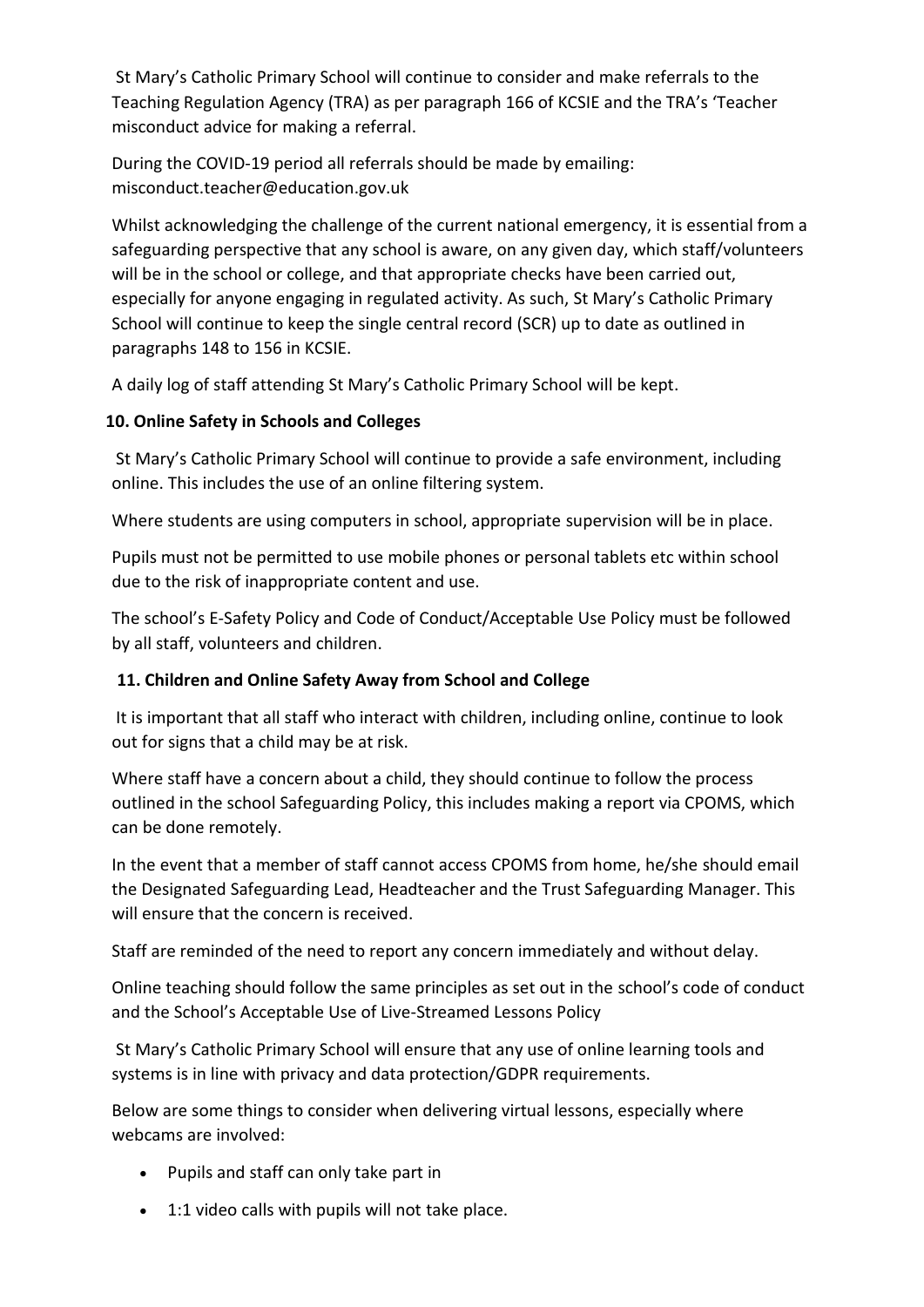- Video calls and meetings will only take place during normal school hours.
- Daily *screen-time* will be reasonable and proportionate for pupils and staff
- Live-streaming of lessons will be used as part of a blended approach to remote learning in which non-screen-time-work has equal value.
- The member of staff will record the length, time, date and attendance for the lesson, and a note of anything of concern that happens in the lesson.
- Parents must be aware that the video call is happening.
- Parents must provide written consent to allow their child to take part in a live streamed lesson. By signing this document the parent is providing consent for his/her child to participate in live-streamed lessons that the parent is aware of.
- Parents have the right to withdraw their consent for their child to take part in remote lessons at any time. This will be done in writing/by email to, office@stmarys.poole.sch.uk
- Staff, children and other members of the household must wear suitable clothing.
- Staff will only use school accounts and devices for live-streaming.
- Staff will only use platforms provided or authorised by the school.
- Devices used by participants, including the member of staff, should be in appropriate areas, for example not in bedrooms; and where possible be against a neutral background.
- Language, behaviour and conduct must be appropriate, and consistent with normal school expectations, including that of any family members in the background.
- At the start of the lesson the member of staff will establish clear ground rules e.g. when and how students can speak. All participants will conform to these.
- Any poor behaviour towards the teacher or other pupils; or misuse of the system will be dealt with under the school's behaviour/discipline policy
- Parents will not interact with the member of staff during the lesson unless invited to do so by the member of staff. Any concerns will be raised with the member of staff outside the live-streamed lesson
- The member of staff will be sensitive to the needs and feelings of all children including those with SEND.
- Pupils/parents will not share usernames, passwords or access codes with anybody else.
- Only content agreed by the teacher will be shared in the live-streamed lesson.
- Video calls should have the prior agreement of a member of SLT. Calls will only take place at a pre-arranged time. The times of video calls will be published for parents and pupils in advance
- Entry to a live-streamed lesson will only be through a link for the meeting/videocall distributed by the school. Only people invited by the member of staff are permitted to *enter* the lesson
- Parents/children/third parties will not share the lesson link with anyone else
- Video calls will be recorded by the school and stored on Google Drive or similar so that the video can be reviewed if the need arises.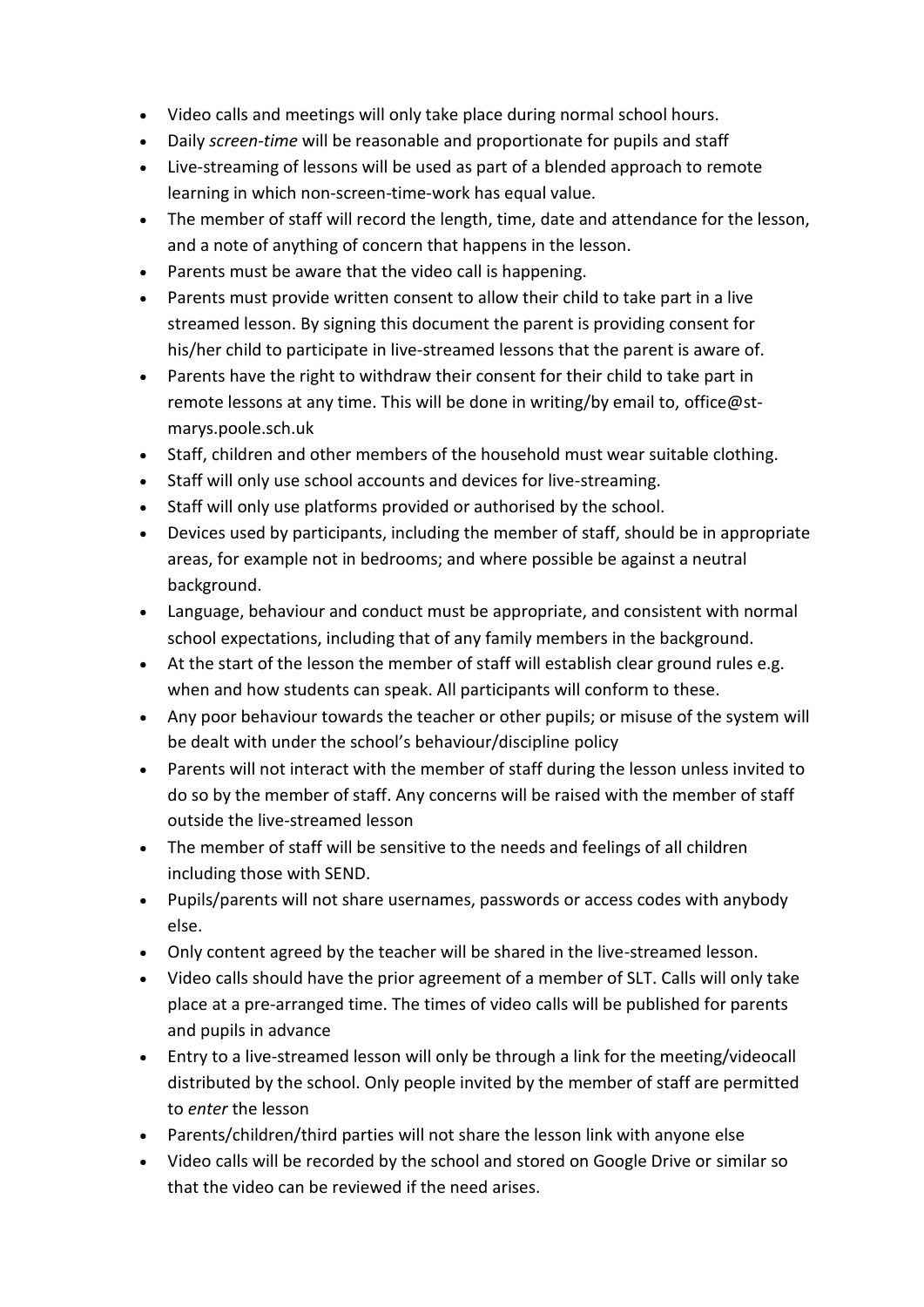- Parents, children and other third parties will not record the lesson by any direct or indirect means without the permission of the teacher/member of staff leading the lesson.
- The member of staff will have control over all participants' microphones and cameras
- The member of staff will understand how to immediately end the lesson for all participants, and will do so in the event of unsuitable behaviour, language or content being shared/observed.
- The member of staff will remove any pupil from the live-streamed lesson without warning if he/she deems it to be necessary
- Safeguarding concerns will be dealt with through the school's Safeguarding Policy and procedures
- live streaming if the School's Acceptable Use of Live-Streamed Lesson policy has been agreed to.

#### **12. Supporting Children not in School**

St Mary's Catholic Primary School is committed to ensuring the safety and wellbeing of all its children and young people.

Where the DSL has identified a child to be on the edge of social care support, or who would normally receive pastoral-type support in school, he/she should ensure that a robust communication plan is in place for that child or young person.

Details of this plan must be recorded on CPOMS, as should a record of any contact they have made.

The communication plans can include; remote contact, phone contact, door-step visits. Other individualised contact methods should be considered and recorded.

St Mary's catholic Primary School and its DSLs will work closely with all stakeholders to maximise the effectiveness of any communication plan.

This plan must be reviewed regularly (at least once a week) and where concerns arise, the DSL will consider any referrals as appropriate.

The school will share safeguarding messages on its website and social media pages.

St Mary's Catholic Primary School recognises that school is a protective factor for children and young people, and the current circumstances, can affect the mental health of pupils and their parents/carers. Teachers at SCHOOL NAME need to be aware of this in setting expectations of pupils' home-learning.

St Mary's Catholic Primary School will ensure that where we care for children of critical workers and vulnerable children on site, we ensure appropriate support is in place for them. This will be bespoke to each child and recorded on CPOMS.

#### **13. Supporting Children in School**

St Mary's Catholic Primary School is committed to ensuring the safety and wellbeing of all of its children /students.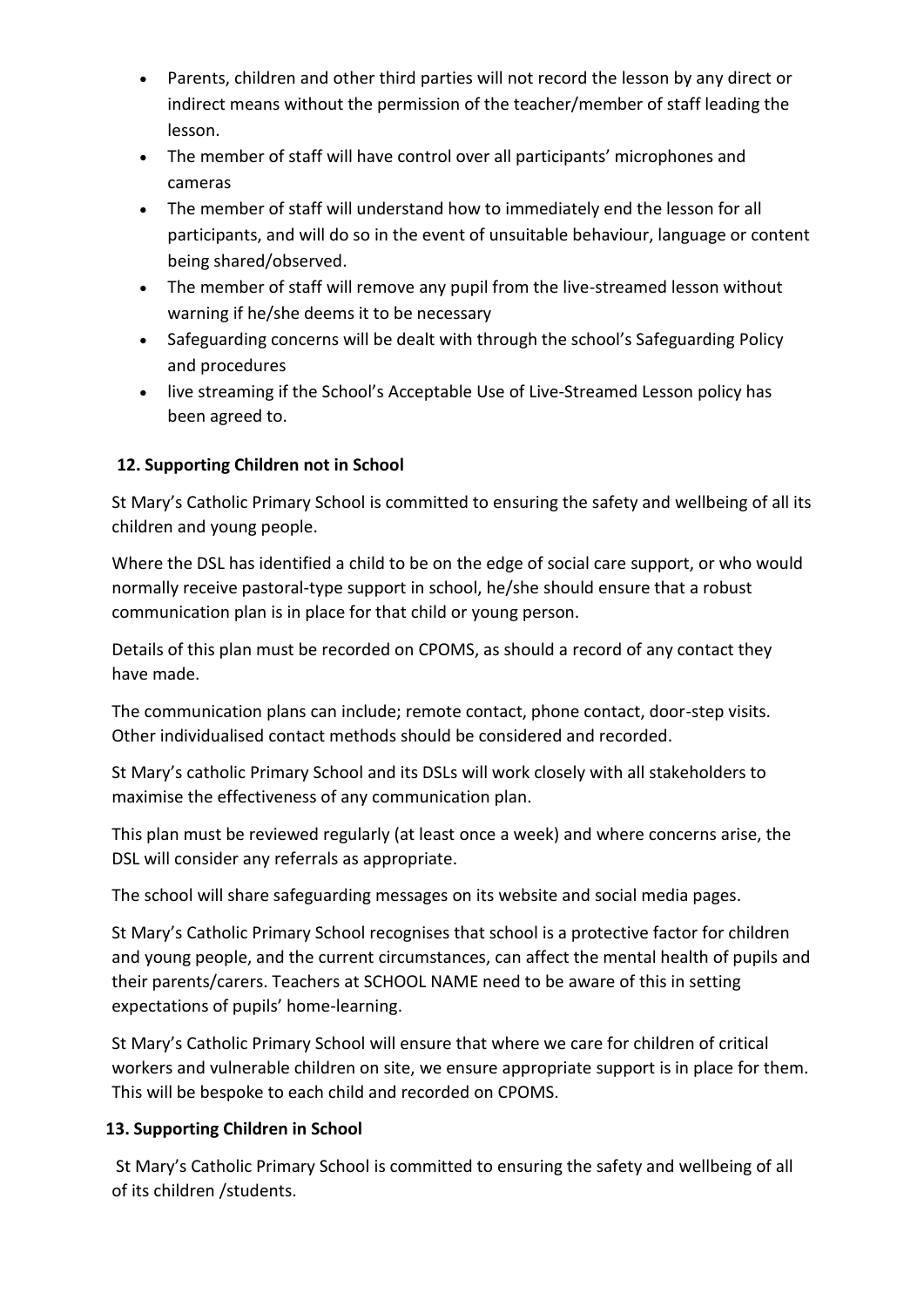St Mary's Catholic Primary School will continue to be a safe space for all children to attend and flourish. The Headteacher will ensure that appropriate staff are on site and staff to pupil ratio numbers are appropriate, to maximise safety.

St Mary's Catholic Primary School will refer to the Government guidance for Education and Childcare Settings on how to implement social distancing and continue to follow the advice from Public Health England on handwashing and other measures to limit the risk of spread of COVID19.

St Mary's Catholic Primary School will ensure that where we care for children of critical workers and vulnerable children on site, we ensure appropriate support is in place for them. This will be bespoke to each child and recorded on CPOMS as necessary.

Where St Mary's Catholic Primary School has concerns about the impact of staff absence – such as our Designated Safeguarding Lead or first aiders – will discuss them immediately with the school's Education Standards Manager Helen Brown or the Trust's Director of Education, Kevin Butlin.

#### **14. Peer on Peer Abuse**

St Mary's Catholic Primary School recognises that during the closure a revised process may be required for managing any report of such abuse and supporting victims.

Whilst setting and *marking* on-line home learning, an interacting with children/students online, staff must be cognizant of opportunities for and incidents of peer on peer abuse.

Where the school receives a report of peer on peer abuse, it will follow the principles as set out in part 5 of KCSIE and of those outlined within our school's Child Protection Policy.

Staff will listen and work with the young person, parents/carers and any multiagency partner required to ensure the safety and security of that young person.

Concerns and actions must be recorded on CPOMS and appropriate referrals made.

#### **15. Children from St Mary's Catholic Primary School attending Provision at Other Schools**

St Mary's Catholic Primary School will work with Plymouth CAST, local school and the LA to support hub and shared arrangements where required.

Arrangements will only be made with other Plymouth CAST, Local Authority or other Multi Academy Trust schools – private arrangements will not be undertaken.

Where established and known local private holiday club provision is utilised for St Mary's catholic Primary Schoolchildren, the Headteacher will confirm that an appropriate Child Protection/Safeguarding Policy is in place, and supported by effective practice. Parents/Social workers will be advised to confirm their confidence with the provision.

In advance of any shared arrangement St Mary's Catholic Primary School will produce a *one sheet summary* for each child attending the school's provision. This should include: Home School Name and contact details; name of pupil; home address; parent/carer contact phone numbers; social worker contact details; name and contact details for Home School DSL; medical information (including allergies); any Special Educational Needs information; any specific child protection information. Attached to this should be any Education Health Care Plan; Child Protection Plan; Personal Education Plan etc.